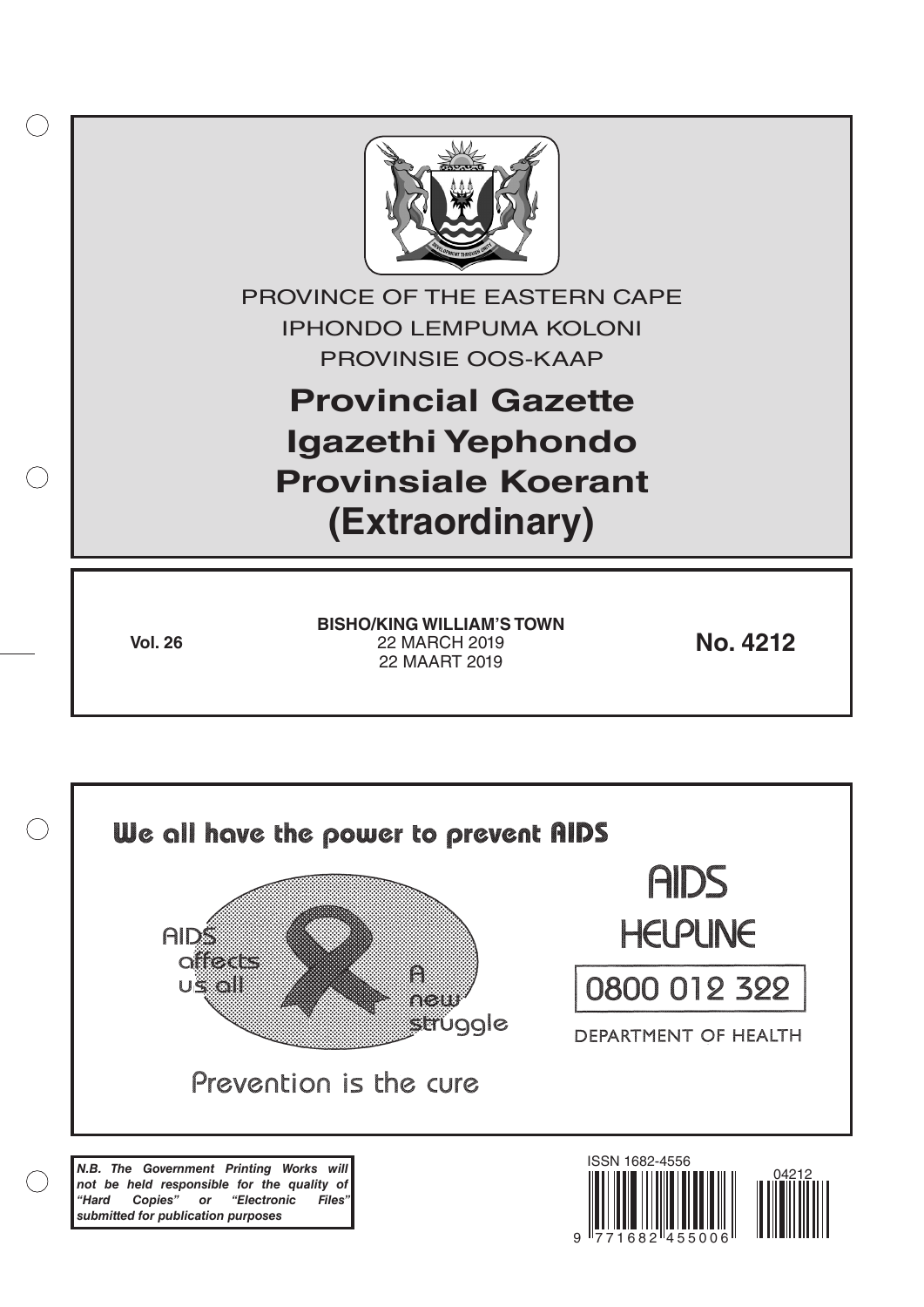## **IMPORTANT NOTICE:**

**The GovernmenT PrinTinG Works Will noT be held resPonsible for any errors ThaT miGhT occur due To The submission of incomPleTe / incorrecT / illeGible coPy.**

**no fuTure queries Will be handled in connecTion WiTh The above.**

#### **CONTENTS**

|          |                                                                                                       | Gazette<br>No. | Page<br>No. |
|----------|-------------------------------------------------------------------------------------------------------|----------------|-------------|
|          | <b>LOCAL AUTHORITY NOTICES • PLAASLIKE OWERHEIDS KENNISGEWINGS</b>                                    |                |             |
| 59<br>60 | Eastern Cape Liquor Act (10/2003): Notice of Lodgement of Applications for Transfer of Certificate of | 4212           |             |
|          |                                                                                                       | 4212           |             |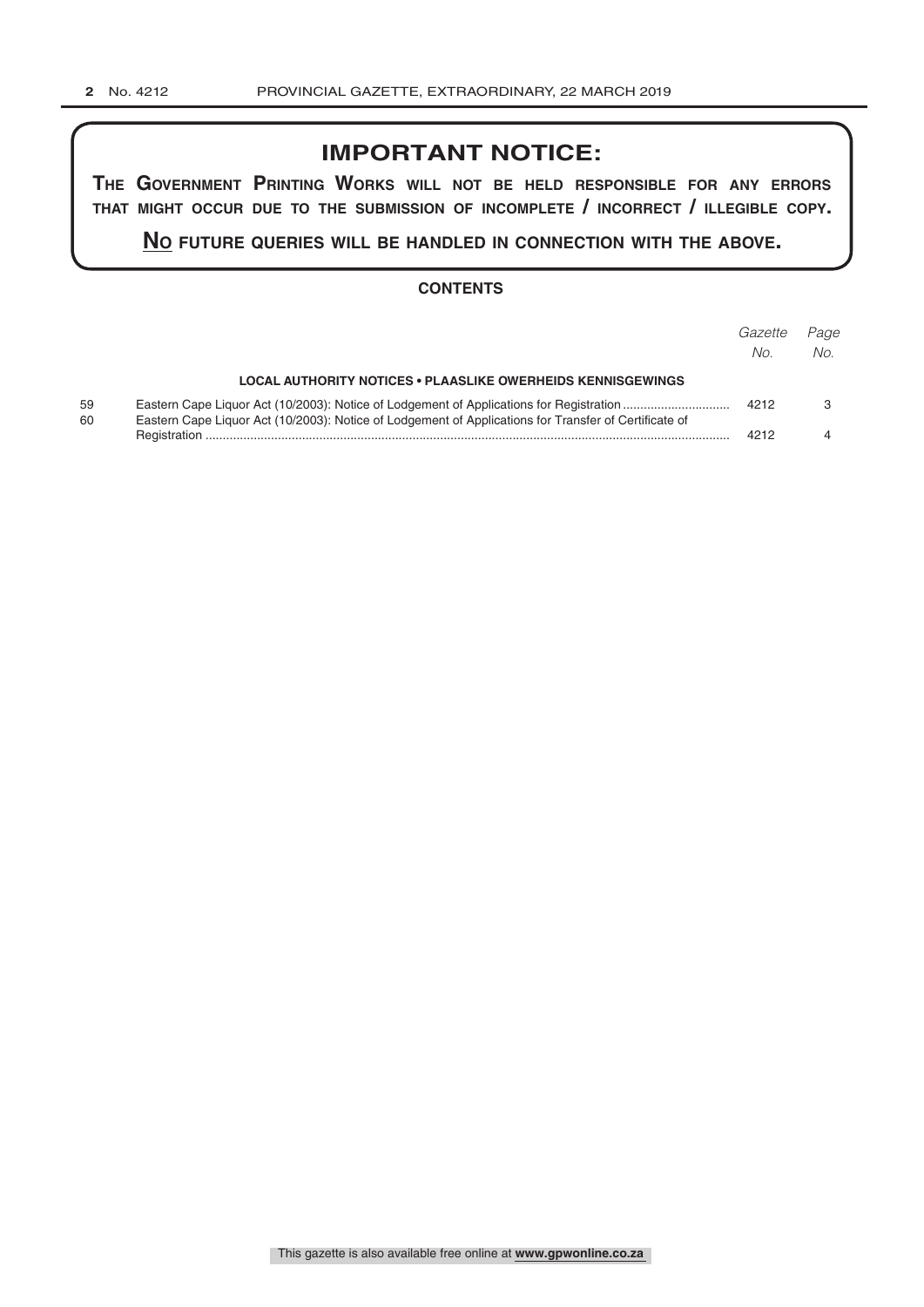## Local Authority Notices • Plaaslike Owerheids Kennisgewings

### **LOCAL AUTHORITY NOTICE 59 OF 2019**

1. CM3

 $[Reg 4 (1)]$ 

# EASTERN CAPE LIQUOR ACT, 2003 (Act No. 10 of 2003) NOTICE OF LODGEMENT OF APPLICATIONS FOR REGISTRATION

Notice is hereby given that the applications for registration, particulars of which appear in the Schedule hereunder, have been lodged with the Board.

Interested parties may, free of charge, inspect any application which appears in the Schedule hereunder and may within twenty one days of<br>this notice, lodge with the Board written representations in support of, or written

LERATO RADIKOANYANA EASTERN CAPE LIQUOR BOARD 20 March 2019

**SCHEDULE** 

| <b>Application Number</b> |                   | $\overline{2}$                                         | 3                                   | 4                            | 5<br>Name under which business is to be<br>conducted and particulars of the erf,<br>street or farm  |  |
|---------------------------|-------------------|--------------------------------------------------------|-------------------------------------|------------------------------|-----------------------------------------------------------------------------------------------------|--|
|                           |                   | Name and number of<br>Ward                             | Kind of registration<br>applied for | Kind of liquor to<br>be sold |                                                                                                     |  |
| 1.                        | REF5611215769083  | Ward 20 Mnguma Local<br>Municipality                   | On and Off<br>Consumption           | All kinds                    | Shukushukuma Tavern, Masele Location,<br>Mpetha Administrative Area, Ngqeleni,<br>5120              |  |
| 2.                        | REF7512075085081  | Ward 18 Buffalo City<br>Metropolitan<br>Municipality   | On Consumption                      | All kinds                    | Bella Café & Pizzeria, 85 Old<br>Ciao<br>Transkei Road, Nahoon, East London,<br>5241                |  |
| 3.                        | REF2018/591084/07 | Ward 3 Nelson Mandela<br>Metropolitan<br>Municipality  | On Consumption                      | All Kinds                    | Nova Boutique Hotel, Erf 1866, 62 Albert<br>Road, Walmer, Port Elizabeth, 6001                      |  |
| 4.                        | REF5601012210084  | Ward 56 Nelson<br>Mandela Metropolitan<br>Municipality | On and Off<br>Consumption           | All Kinds                    | Nomzamo Tavern, 175 Mkhombe Street,<br>N.U. 1 Motherwell, Port Elizabeth, 6001                      |  |
| 5.                        | REF5909045807085  | Ward 56 Nelson<br>Mandela Metropolitan                 | On and Off<br>Consumption           | All Kinds                    | Bra - Mnce's Tavern, 75 Nyathi Street,<br>Motherwell, Port Elizabeth, 6001                          |  |
| 6.                        | REF5806121245083  | Ward 20 Mbhashe<br>Local Municipality                  | On and Off<br>Consumption           | All Kinds                    | Mhlanganisweni<br>Rebeshani<br>Tavern,<br>Location, Hobeni Administrative Area,<br>Elliotdale, 5070 |  |
| 7.                        | REF8709061222087  | Ward 9 King Sabata<br>Dalindyebo Local<br>Municipality | On and Off<br>Consumption           | All Kinds                    | Nandi's Tavern, 47 Eagle Street, Mthatha,<br>5100                                                   |  |
| 8.                        | REF5807225110082  | Walter Sisulu Local<br>Municipality                    | <b>Special Event</b>                | All Kinds                    | Burgersdorp Summer Festival, Church<br>Street, Burgersdorp, 9744                                    |  |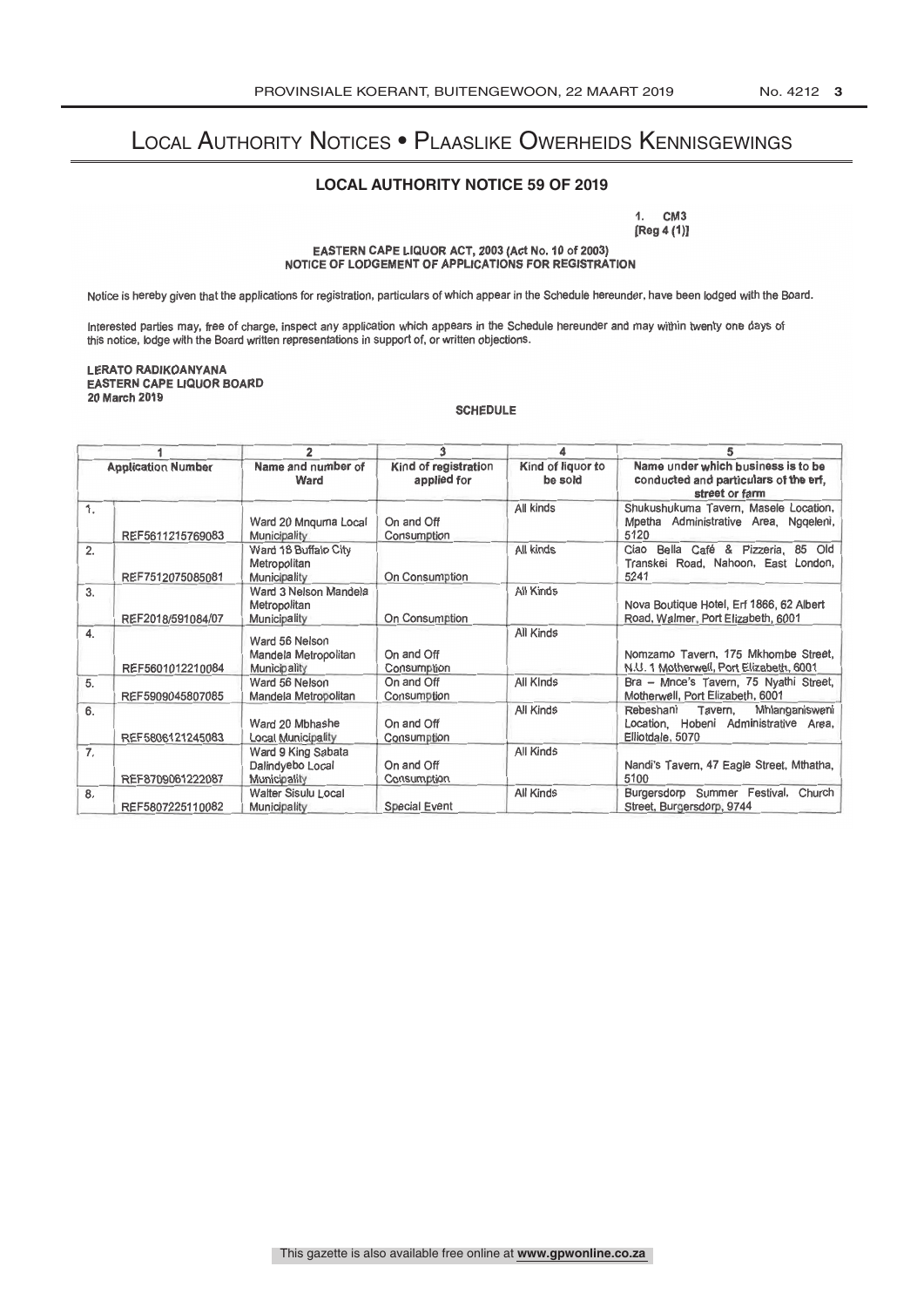#### **LOCAL AUTHORITY NOTICE 60 OF 2019**

FORM 9 [ Reg 11 (1)]

#### EASTERN CAPE LIQUOR ACT, 2003 (Act No. 10 of 2003)

NOTICE OF LODGEMENT OF APPLICATIONS FOR TRANSFER OF CERTIFICATE OF REGISTRATION

Notice is hereby given that the applications for transfer of certificates of registration, particulars of which appear in the Schedule hereunder, have been lodged with the Board.

Interested parties may, free of charge, inspect any application which appears in the Schedule hereunder and may within twenty one days of this notice, lodge with the Board written representations in support of, or written objections.

LERATO RADIKOANYANA EASTERN CAPE LIQUOR BOARD 20 March 2019

SCHEDULE

| <b>Application Number</b> |                   | $\overline{2}$<br>3                                       |                                                                                                            |                                                                   | 5                                                                      |  |
|---------------------------|-------------------|-----------------------------------------------------------|------------------------------------------------------------------------------------------------------------|-------------------------------------------------------------------|------------------------------------------------------------------------|--|
|                           |                   | Name and<br>number of Ward                                | Particulars of<br>certificate of<br>registration                                                           | <b>Particulars of holder</b><br>of certificate of<br>registration | Particulars of prospective<br>holder of certificate of<br>registration |  |
| 1.                        | ECP13314/03026/OO | Ward 1 Buffalo<br>City Metropolitan                       | Nophelo's Tavern,<br>30808 Mngqebisa<br>Street, Duncan Village,<br>East London, 5201                       | Kholiswa Vivian Mbalo                                             | Sibulele Makholwa                                                      |  |
| 2.                        | ECP16747/90454/ON | Ward 5 Nelson<br>Mandela<br>Metropolitan<br>Municipality  | Fernando's Chicken<br>House, Erf 16747, 11/13<br>Moffat Street, Richmond<br>Hill, Port Elizabeth, 6001     | Geyer Familie Trust                                               | Tanja Mariza Bras                                                      |  |
| 3.                        | ECP09494/03041/OF | Ward 5 Walter<br>Sisulu Local<br>Municipality             | Miller's Liquor Store, No.<br>2 Kruger Street,<br>Steynsburg, 5900                                         | Roland Ivan Miller                                                | <b>Rench Miller</b>                                                    |  |
| 4.                        | ECP01904/90454/OO | Ward 11 Nelson<br>Mandela<br>Metropolitan<br>Municipality | Henry's Place, 49<br>Glendinnig Street,<br>Schauderville, Port<br>Elizabeth, 6001                          | Henry Meyer                                                       | Louis Henry Meyer                                                      |  |
| 5.                        | ECP24910/90454/OO | Ward 1 Nelson<br>Mandela<br>Metropolitan<br>Municipality  | Algoa Kart & Motorcycle<br>Club, Erf 118, Portion of<br>1948, Schoenmakers<br>Kop, Port Elizabeth,<br>6001 | <b>Brian George Jerling</b>                                       | <b>Clinton Caleb Moss</b>                                              |  |
| 6.                        | ECP00514/03040/OF | Ward 9 Walter<br>Sisulu Local<br><b>Municipality</b>      | Marked Rite Liquors, 7<br>Grey Street, Aliwal<br>North, 9750                                               | Phillip Herbert<br>Wheeler                                        | 1 Point 618 Liquors                                                    |  |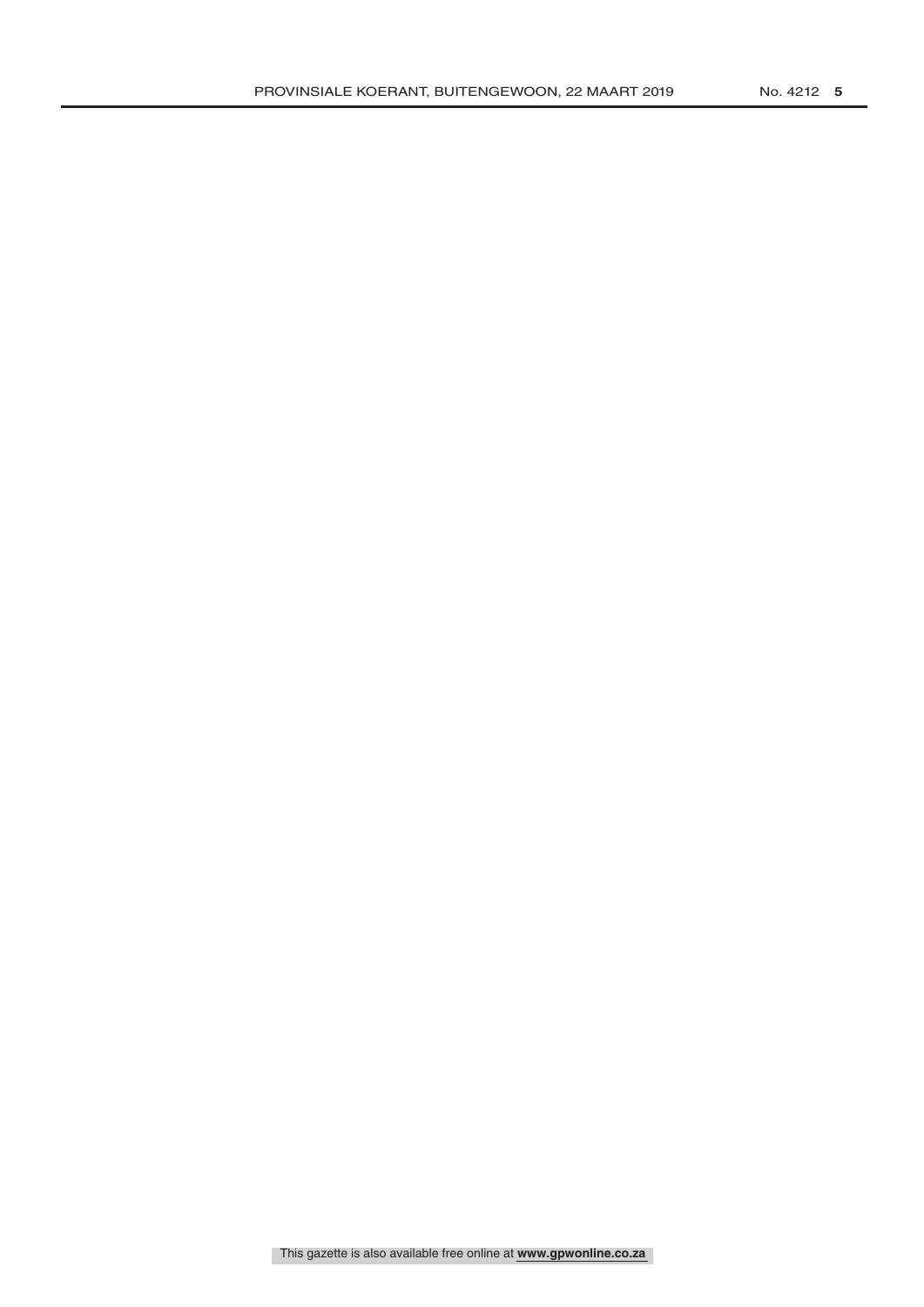This gazette is also available free online at **www.gpwonline.co.za**